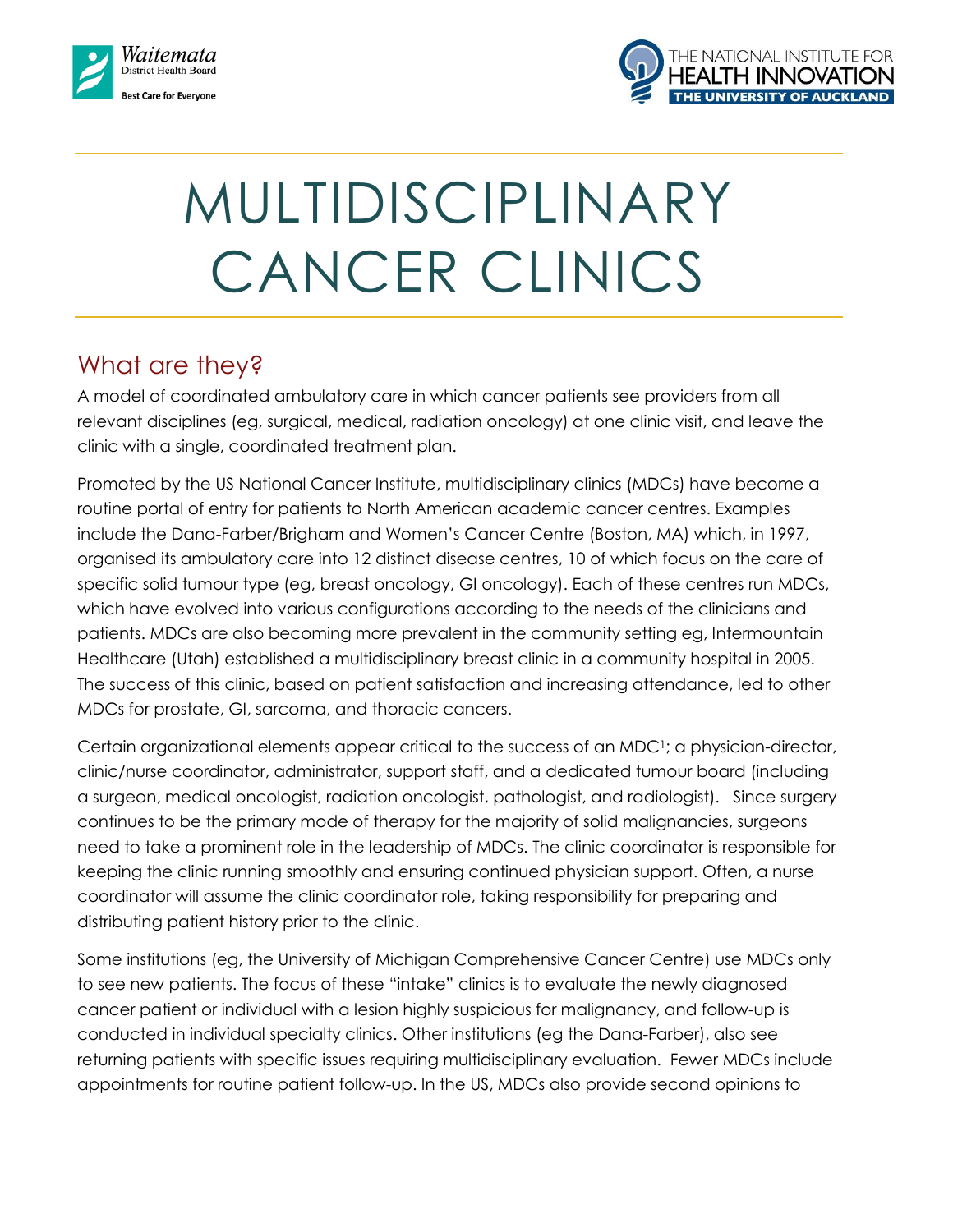private practitioners and their patients, who may already be undergoing treatment – and some institutions market their MDCs as "second opinion clinics" to attract patients.

# Two primary models of MDCs implemented in the US: (1) The Concurrent Model

A patient coordinator gathers necessary medical information from the patient by telephone (often with clinical back-up from a nurse) and schedules the patient to see all providers on the same day.

Initially, the patient is evaluated by one physician from the multidisciplinary team. This doctor then presents the case to the rest of the team, which also reviews any radiology and diagnostics as a group.

The team then interviews and examines the patient concurrently, and together they present the options and an agreed treatment plan to the patient.

The concurrent approach allows for maximal interaction and coordination among providers, so it tends to be employed for types of cancer that are commonly treated with concurrent therapy modalities (eg, combined chemotherapy and radiation therapies), or that require particularly complicated coordination of care (eg, treatment pathways involving frequent handovers between disciplines). In these cases, clinicians agree the concurrent MDC provides a unique and significant value to patients. However, this high degree of provider interdependency comes at a cost of relatively low patient clinic throughput – which many providers perceive as inefficient use of their time, particularly when the care pathway does not require a complex interdisciplinary coordination.

Examples: Concurrent MDCs are used in the thoracic, gastrointestestinal, head and neck, melanoma, sarcoma, and neuro-oncology clinics at the Dana-Farber.

## (2) The Sequential Model

A patient coordinator gathers medical information from the patient by telephone and schedules the patient to see the appropriate providers from radiation, surgical, and medical oncology, at sequential appointment times during the clinic.

Physicians generally do not see the patient together, but each formulate their opinion and treatment recommendation, and communicate with each other between visits.

Often, one of the providers assumes the coordinating role for that patient.

By the end of the clinic visit day, the patient has received a full set of consultations with the appropriate disciplines and leaves the clinic with a single, coordinated treatment plan.



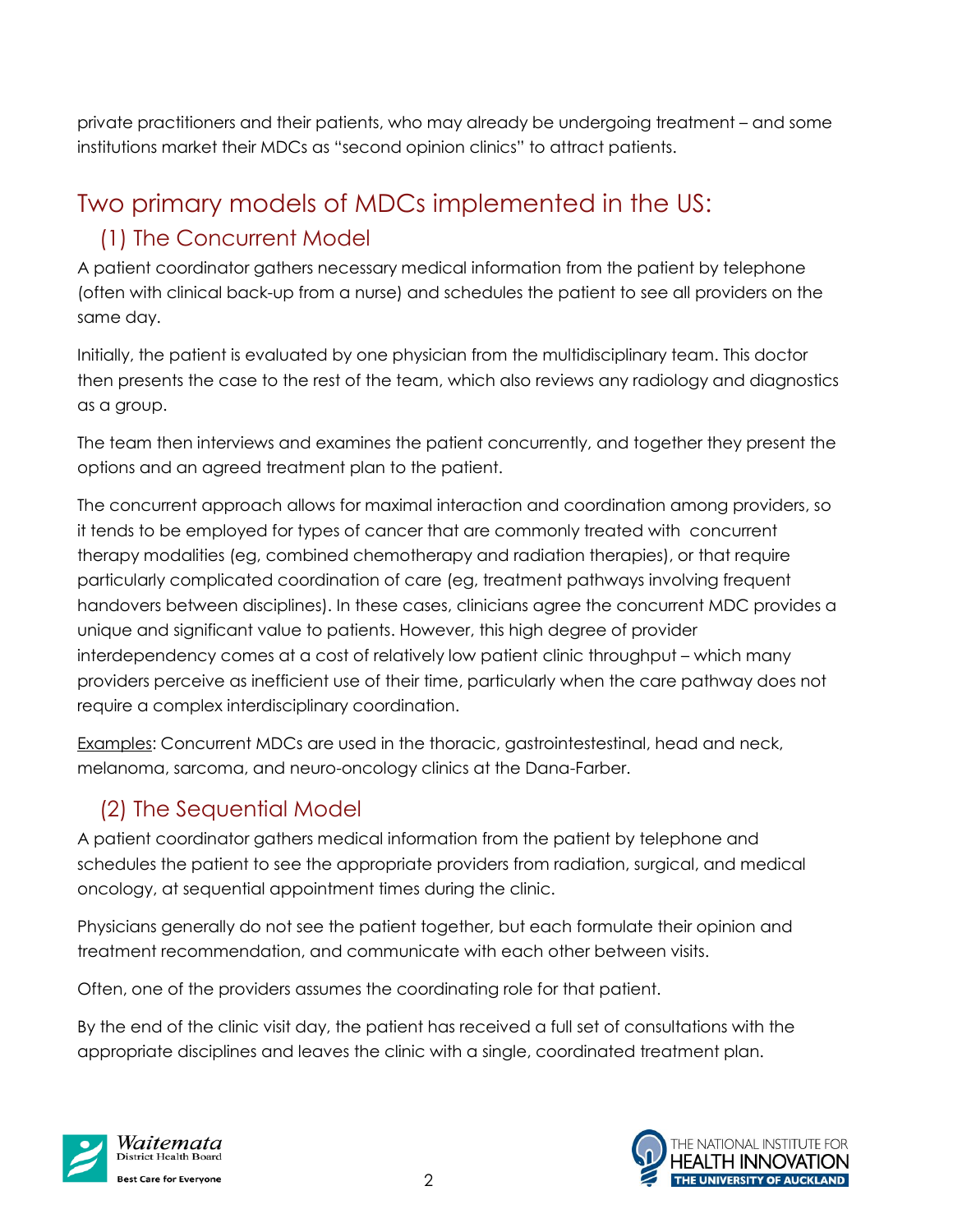The sequential approach tends to be taken for disease requiring less complex care, or where surgery, radiation, and chemotherapy treatments occur at separate and distinct times in the treatment course. For example, where treatment decisions about chemotherapy cannot be made until surgery has occurred, or where treatment modalities are mutually exclusive (eg surgery *vs* radiation). Interdisciplinary coordination along these treatment paths involves relatively straightforward handovers from one discipline to the next at the conclusion of one treatment modality. Therefore there is not the same need for frequent and complex communication that occurs with the concurrent MDC model.

#### Examples:

The sequential model has been used in breast, gynaecologic, cutaneous and genitourinary oncology MDCs at the Dana-Farber Cancer Centre.

Sequential MDCs are used for the breast, prostate, and lung clinics at the Presbyterian Cancer Centre (Charlotte, North Carolina)2. In a typical clinic visit, patients are shown to a private exam room as they arrive by a nurse, vital signs are documented and a quick assessment of overall well-being made. The patient then meets individually with a dietician and, at the breast clinic, patients also meet with a patient survivor from the American Cancer Society. Patients are provided with resource materials (educational and support services) and screened by clinical research nurses for trial eligibility. They may also see a social worker, a genetic counselor, or physiotherapist during the visit. While these initial meetings are occurring, a tumour board preconference is held by the surgeon, medical and radiation oncologists, pathologist and radiologist, during which each patients' pathology and radiology findings are comprehensively reviewed. Following this, the oncology physicians separate evaluate each patient in 15-20 minute consultations. Once all three physicians have met with a patient, a brief postconference is held during which they identify any additional tests or follow-up needed, discuss new or problematic clinical findings, and come to an agreed, detailed final team recommendation for treatment. One physician takes responsibility for discussing the treatment plan with the patient's referring doctor, and meets with the patient immediately after the postconference, to summarise the team recommendation. The clinic visit concludes with the patient meeting with a nurse educator, who reviews the visit and treatment plan with the patient, answers any remaining questions and ensures that all the patient's concerns have been addressed.

## Multidisciplinary tumour board

All MDC models (whether sequential or concurrent) also feature multidisciplinary case-based tumour boards. These are weekly conferences attended by members from each discipline as well as pathologists and radiologists, at which the most difficult cases seen over the previous week are reviewed. They usually include a mixture of case management and educational components.



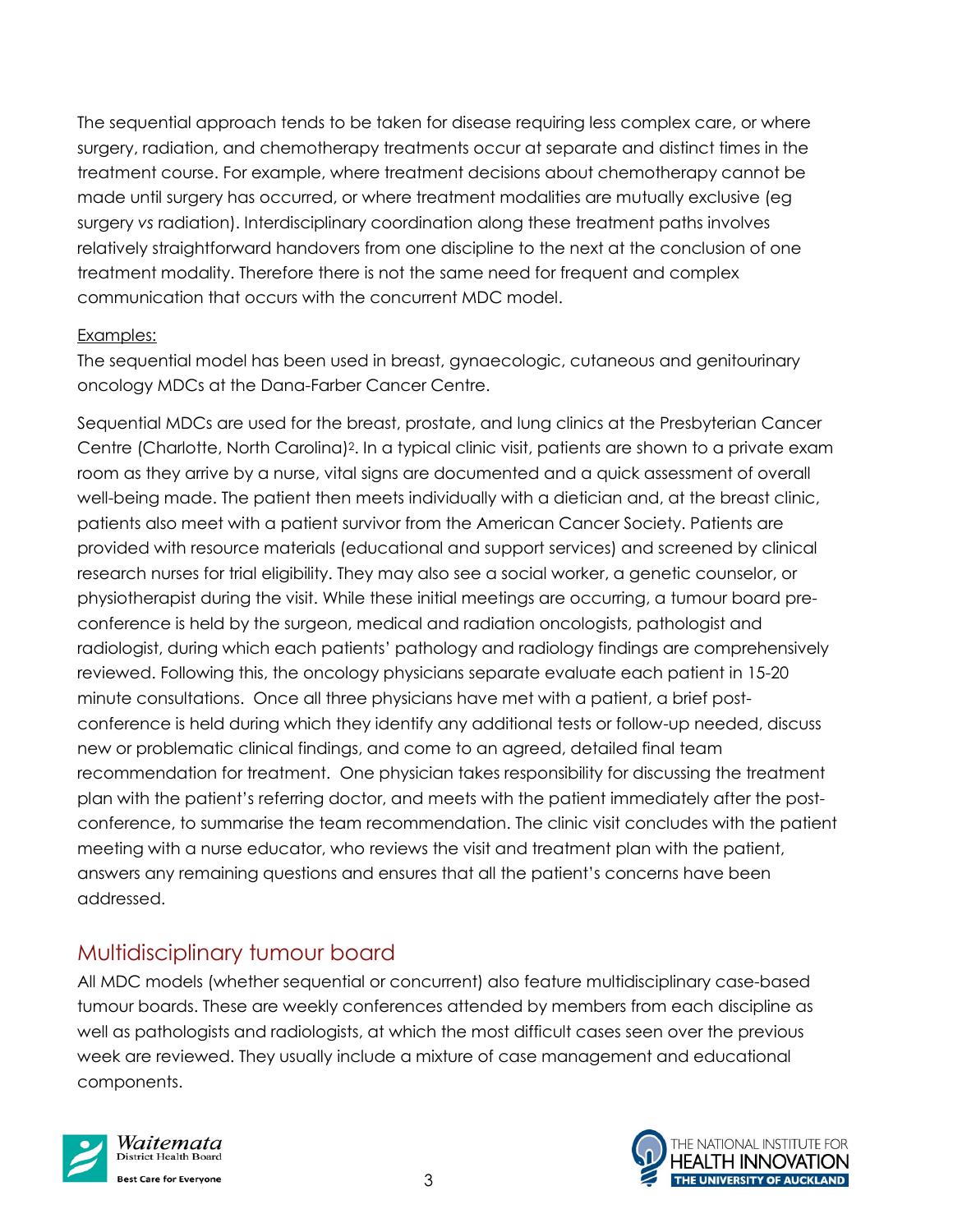Where possible, most MDC models schedule the specialty tumour conference just before a clinic, so that the patients for that day can be discussed and a consensus opinion formulated, including the patients' appropriateness for enrolment onto a clinical trial.

# **Advantages**

- **Patient-centred care**: an individualized, convenient, time efficient (for the patient), multimodality, "one stop shop" for patients. Patient surveys at the Intermountain breast MDC demonstrate that MDC patients are more prepared to assume an active role in their own care, they value the patient-specific information they receive and report the clinic makes them "feel part of the team".<sup>3</sup>
- **High patient satisfaction** with MDCs patients can see firsthand the collaboration between clinicians, and that their specific case is receiving personalized, detailed attention. At Intermountain Healthcare, patients have observed that the unhurried atmosphere of the clinic is an excellent forum for asking questions and 98% rated the overall clinic experience as excellent. In a 2010 survey at the Dana Farber4, >93% of patients reported satisfaction with the degree to which staff worked together, the level of care coordination between doctors, and with the overall care they received. Over 96% would recommend the MDC to others. There were no significant differences in patient satisfaction between disease groups or different MDC care models.
- **Personally and professionally satisfying to providers**: in a 2010 survey of 141 providers at the Dana Farber, >90% reported they enjoyed working in the MDC, <1% said they did not; 76% preferred to see new patients in the MDC, whereas <4% preferred another venue. Providers enjoy the opportunity to interact with other disciplines and to keep current with the latest research across multiple specialties, through the didactic nature of the tumour conference.
- **May improve quality of care** through:
	- **Standardised approach to patient care** an integral part of MDCs is the establishment of evidence-based, consensus-approved practice guidelines. For example, this resulted in substantial treatment changes being recommended for over 10% of patients referred to the Presbyterian Cancer Centre MDC for a second opinion case review. Similarly, the Johns Hopkins single-day pancreatic MDC tumour board evaluation led to changes in therapeutic recommendations in close to one-quarter of patients in 2007.<sup>5</sup> A beneficial follow-on effect from standardizing patient evaluations may be **cost savings** in the MDC setting. For example, a 1998 analysis of patients at the multidisciplinary melanoma clinic at the University of Michigan Cancer Centre showed cost savings of \$1600 per patient, compared to a similar group treated in the Michigan community.<sup>6</sup> Cost savings were mainly related to avoidance of unnecessary investigations ordered in the community setting compared to the MDC.



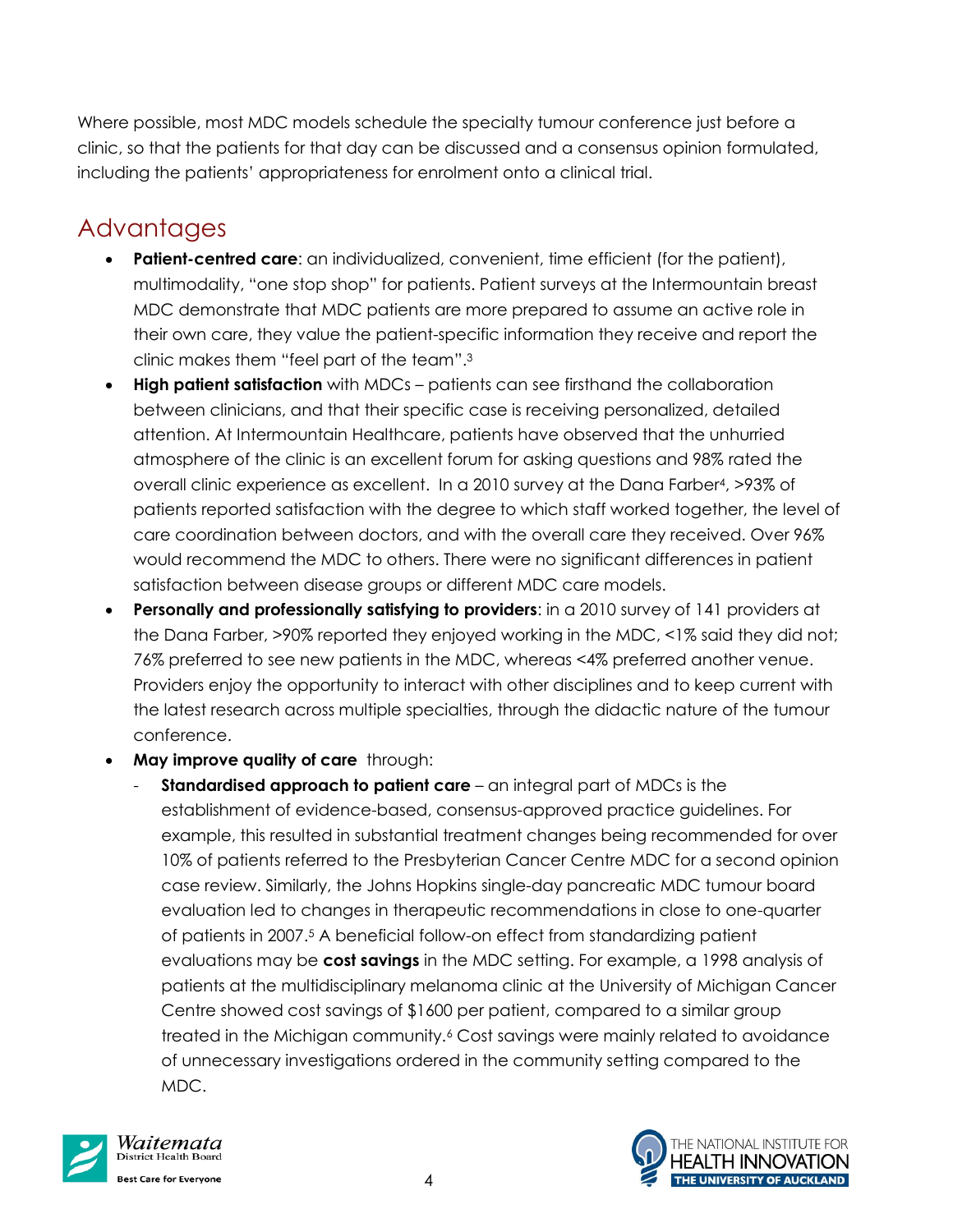- **Facilitating seamless coordination** between previously fragmented specialty visits reduces risk of unnecessary duplication, miscommunication, and patients "falling between the cracks".
- **Improved access** to consultations and may shorten time to initial treatment eg, at Dartmouth-Hitchcock Medical Centre, the switch to an MDC model in 2009, for patients with newly diagnosed pancreatic adenocarcinoma resulted in significantly shorter times from biopsy to treatment (7.7 days *vs* 29.5 days), shorter time to complete all required pretreatment consultations (7.1 days *vs* 13.9 days), and fewer visits to complete all consultations (1.1 *vs* 4.3).<sup>7</sup>
- Offering services aimed at **improving quality of life** patient education programs, psychosocial support programs and rehabilitative services - with input from nurses, social workers, physiotherapists, dieticians. The addition of a psychiatrist as an integral member of the multidisciplinary team (eg at the University of Michigan Cancer Centre) may significantly enhance the psychosocial support of patients. A study of ENT and GI MDCs at Barnes-Jewish Hospital (St Louis), found that overall patient satisfaction was predicted by patients having a chance to discuss their feelings about their diagnosis as well as staff attention to how patients are coping, support services available, and issues of common emotional reactions to cancer. The relationship of these psychosocial issues to patient satisfaction did not vary by age or gender.<sup>8</sup>
- It is the ability of the MDC to conveniently meet all the demands of the cancer patient that will add significant quality to their care. 90% of Dana Farber clinicians in the 2010 survey, felt that the MDC allows them to provide more comprehensive, coordinated and appropriate patient care.
- Note: Very few studies have looked at the effect of MDCs on health outcomes. 15 years of data from the MDC prostate cancer clinic at the Thomas Jefferson University Kimmel Cancer Centre (Philadelphia), which is believed to be the longest continuously operating MDC of its kind in the US, is encouraging for prostate cancer care – MDC patients initially diagnosed with stage III and IV disease had higher probability of 5 year survival compared to the cohort from the Surveillance, Epidemiology, and End Results (SEER) database.<sup>9</sup>
- Environment of close interdisciplinary interaction **facilitates development of innovative therapies**
- Convenient referral source for **clinical research** eg, 33% of the pancreatic adenocarcinoma patients seen at the newly established Dartmouth-Hitchcock MDC enrolled onto clinical trials. At the Presbyterian Cancer Centre in North Carolina, clinical research nurses screen every clinic patient for trial eligibility.



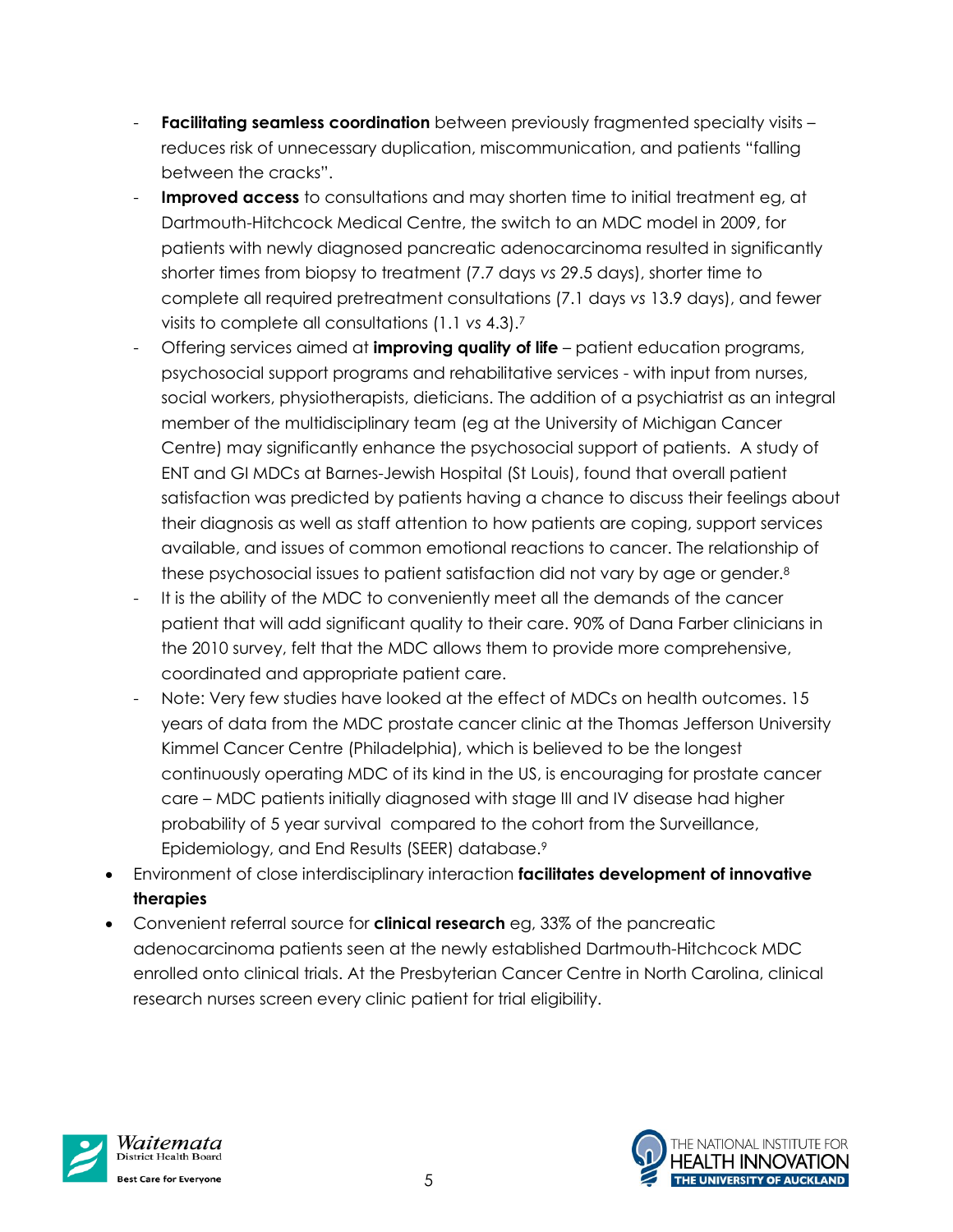# **Disadvantages**

• The time involved in having the patient interact with multiple disciplines limits the number of patients who can be seen per examination room per day. Therefore, while MDCs are extremely efficient from the patient's perspective, they may not be an efficient use of the clinician's time. In the Dana Farber survey, many providers perceived MDCs as less time efficient than single-practice clinics, particularly surgeons; although 52% of providers felt their MDCs ran efficiently, 26% were neutral about this and 22% thought they were inefficiently run. Of the 26 surgeons surveyed, 40% felt the MDC was not an efficient use of their time, compared to 25% of radiation oncologists and only 7% of medical oncologists. Some surgeons complained that they could see eight times as many patients in their private surgical rooms than at the MDC. The differences in perceived inefficiency between disciplines seemed to be related to: (i) the revenue streams of individual providers (patient throughput is acutely linked to income of private practice surgeons who consult at the MDC, in contrast to salaried oncologists at the cancer centre); and (ii) poor functional design of the MDC with respect to surgical practice needs (surgeons complained that the MDCs were frequently ill-equipped, lacking surgical supplies and appropriately trained surgical support staff). Inefficiencies due to the latter can be mitigated by ensuring the functional needs of all disciplines are supported by the infrastructure and design of the MDC. For example, it was observed that the handful of surgeons who were based at the cancer centre, with their own dedicated clinic space and the ability to schedule return and new patients during their session, were less likely to report that their clinics ran inefficiently.

Comparing the concurrent with the sequential model, providers rated concurrent MDCs as making the least efficient use of their time. However, they also rated the concurrent approach as the superior model for producing comprehensive, coordinated care, which they felt patients appreciated more, and would attract more patients to the institution.

Similarly, at Intermountain Healthcare (which runs community-based sequential type MDCs), while some physicians felt MDCs were not the most efficient use of their time, they all agreed that the time allotted was essential and that the real-time interaction of all oncologic subspecialties is extremely beneficial and elevates the level of care.<sup>10</sup>

## **Websites**

Presbyterian Cancer Centre: [http://www.novanthealth.org/presbyterian-medical](http://www.novanthealth.org/presbyterian-medical-center/services/cancer/need-a-second-opinion.aspx)[center/services/cancer/need-a-second-opinion.aspx](http://www.novanthealth.org/presbyterian-medical-center/services/cancer/need-a-second-opinion.aspx)